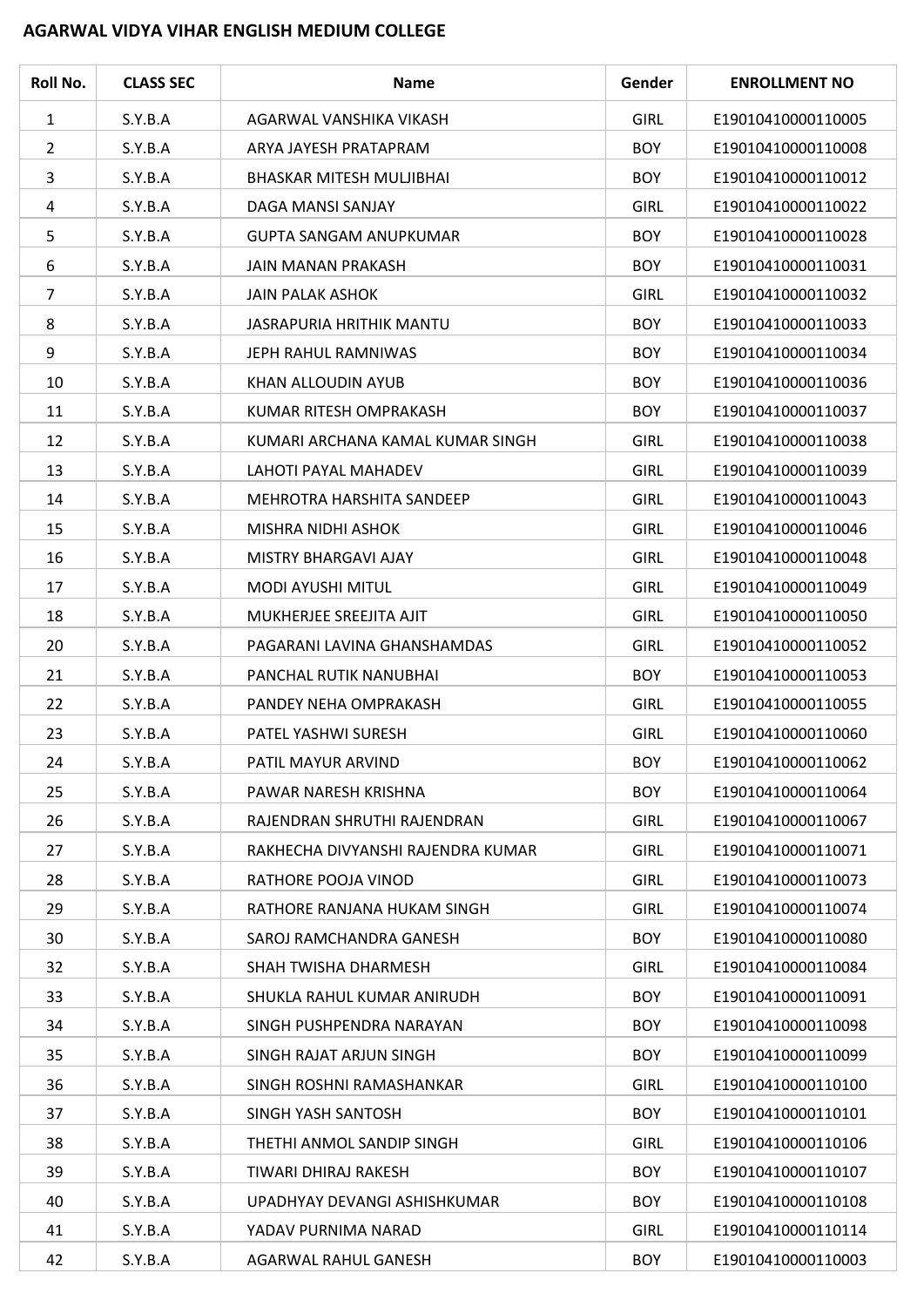| Roll No. | <b>CLASS SEC</b> | <b>Name</b>                            | Gender      | <b>ENROLLMENT NO</b> |
|----------|------------------|----------------------------------------|-------------|----------------------|
| 43       | S.Y.B.A          | AGARWAL SHIVANGI DILIP                 | <b>GIRL</b> | E19010410000110004   |
| 44       | S.Y.B.A          | AGRAWAL NISHTHA RAJESH                 | <b>GIRL</b> | E19010410000110006   |
| 45       | S.Y.B.A          | AGRAWAL SAMEER NARESH KUMAR            | <b>BOY</b>  | E19010410000110007   |
| 46       | S.Y.B.A          | BHATTI TARANJEET SINGH PARAMJEET SINGH | <b>BOY</b>  | E19010410000110014   |
| 47       | S.Y.B.A          | <b>CHAKRAVARTY ANKITA JOY</b>          | <b>GIRL</b> | E19010410000110015   |
| 48       | S.Y.B.A          | CHAUDHARI ABHISHEK ASHOK               | <b>BOY</b>  | E19010410000110016   |
| 50       | S.Y.B.A          | CHAURASIYA AASHISHKUMAR JASHVANTBHAI   | <b>BOY</b>  | E19010410000110019   |
| 51       | S.Y.B.A          | CHOURASIYA ANIKET SHRAVAN              | <b>BOY</b>  | E19010410000110020   |
| 52       | S.Y.B.A          | DESHWAL HARSHITA SHAILENDRA            | <b>GIRL</b> | E19010410000110023   |
| 53       | S.Y.B.A          | <b>GOLCHHA POOJA NIRMAL</b>            | <b>BOY</b>  | E19010410000110024   |
| 54       | S.Y.B.A          | <b>GOPANI DRASHTI CHANDUBHAI</b>       | <b>GIRL</b> | E19010410000110025   |
| 55       | S.Y.B.A          | <b>GULGULIA MINAL JAYANTKUMAR</b>      | <b>GIRL</b> | E19010410000110026   |
| 56       | S.Y.B.A          | <b>GUPTA REWATI RAM PRAKASH</b>        | <b>GIRL</b> | E19010410000110027   |
| 57       | S.Y.B.A          | <b>GUPTA YASH KESHALAL</b>             | <b>BOY</b>  | E19010410000110030   |
| 58       | S.Y.B.A          | MASHRUWALA RAJ SATISHKUMAR             | <b>BOY</b>  | E19010410000110041   |
| 59       | S.Y.B.A          | MAURYA VAISHNAVI RAMESH KUMAR          | <b>GIRL</b> | E19010410000110042   |
| 60       | S.Y.B.A          | <b>MEMON MD FURKAN JAVED</b>           | <b>BOY</b>  | E19010410000110045   |
| 61       | S.Y.B.A          | PANDEY ANKITKUMAR SATYANARAYAN         | <b>BOY</b>  | E19010410000110054   |
| 62       | S.Y.B.A          | PASSWALA FERY YOGESHKUMAR              | <b>GIRL</b> | E19010410000110058   |
| 63       | S.Y.B.A          | PATEL MONU RANJEETPRASAD               | <b>BOY</b>  | E19010410000110059   |
| 64       | S.Y.B.A          | PATIL RAJ GOPAL                        | <b>BOY</b>  | E19010410000110063   |
| 65       | S.Y.B.A          | RAGER NIKHIL TIRTHRAM                  | <b>BOY</b>  | E19010410000110066   |
| 66       | S.Y.B.A          | RAJPUT ABHIJAY ABHIMANYU               | <b>BOY</b>  | E19010410000110068   |
| 67       | S.Y.B.A          | RAJPUT RAJVEERSINGH KARAN SINGH        | <b>BOY</b>  | E19010410000110069   |
| 68       | S.Y.B.A          | RAJPUT SHUBHAMSINGH PRAMOD             | <b>BOY</b>  | E19010410000110070   |
| 69       | S.Y.B.A          | RAVAL JAY KIRTIBHAI                    | <b>BOY</b>  | E19010410000110075   |
| 70       | S.Y.B.A          | RINWA EKTA YOGENDER                    | <b>GIRL</b> | E19010410000110077   |
| 71       | S.Y.B.A          | SARAOGI ALKA AJAY                      | <b>BOY</b>  | E19010410000110079   |
| 72       | S.Y.B.A          | <b>SHAH HONEY JIGISH</b>               | <b>GIRL</b> | E19010410000110083   |
| 73       | S.Y.B.A          | SHARMA AMRITA SANJAY                   | <b>GIRL</b> | E19010410000110085   |
| 74       | S.Y.B.A          | SHARMA ANISHA OMPRAKASH                | <b>GIRL</b> | E19010410000110086   |
| 75       | S.Y.B.A          | SHARMA AYUSHI SHRAWANKUMAR             | <b>GIRL</b> | E19010410000110087   |
| 76       | S.Y.B.A          | SHARMA JATIN RAVINDRA                  | <b>BOY</b>  | E19010410000110088   |
| 77       | S.Y.B.A          | SHARMA PALAK RAMESH                    | <b>GIRL</b> | E19010410000110089   |
| 78       | S.Y.B.A          | SHARMA SACHIN MANOJKUMAR               | <b>BOY</b>  | E19010410000110090   |
| 79       | S.Y.B.A          | SINGH AMAN KAMLESH                     | <b>BOY</b>  | E19010410000110092   |
| 80       | S.Y.B.A          | SINGH ANIKET RAMESH                    | <b>BOY</b>  | E19010410000110093   |
| 81       | S.Y.B.A          | SINGH ANTIMA SHREE SURENDRA            | <b>GIRL</b> | E19010410000110094   |
| 82       | S.Y.B.A          | SOLANKI RAJENDRASINGH SHAILSINGH       | <b>BOY</b>  | E19010410000110102   |
| 83       | S.Y.B.A          | SURATI NISHTHAKUMARI PRAMODBHAI        | <b>GIRL</b> | E19010410000110104   |
| 84       | S.Y.B.A          | SUTHAR GANESH KUMAR ANADARAM           | <b>BOY</b>  | E19010410000110105   |
| 85       | S.Y.B.A          | YADAV ASHUTOSH SANJAY                  | <b>BOY</b>  | E19010410000110109   |